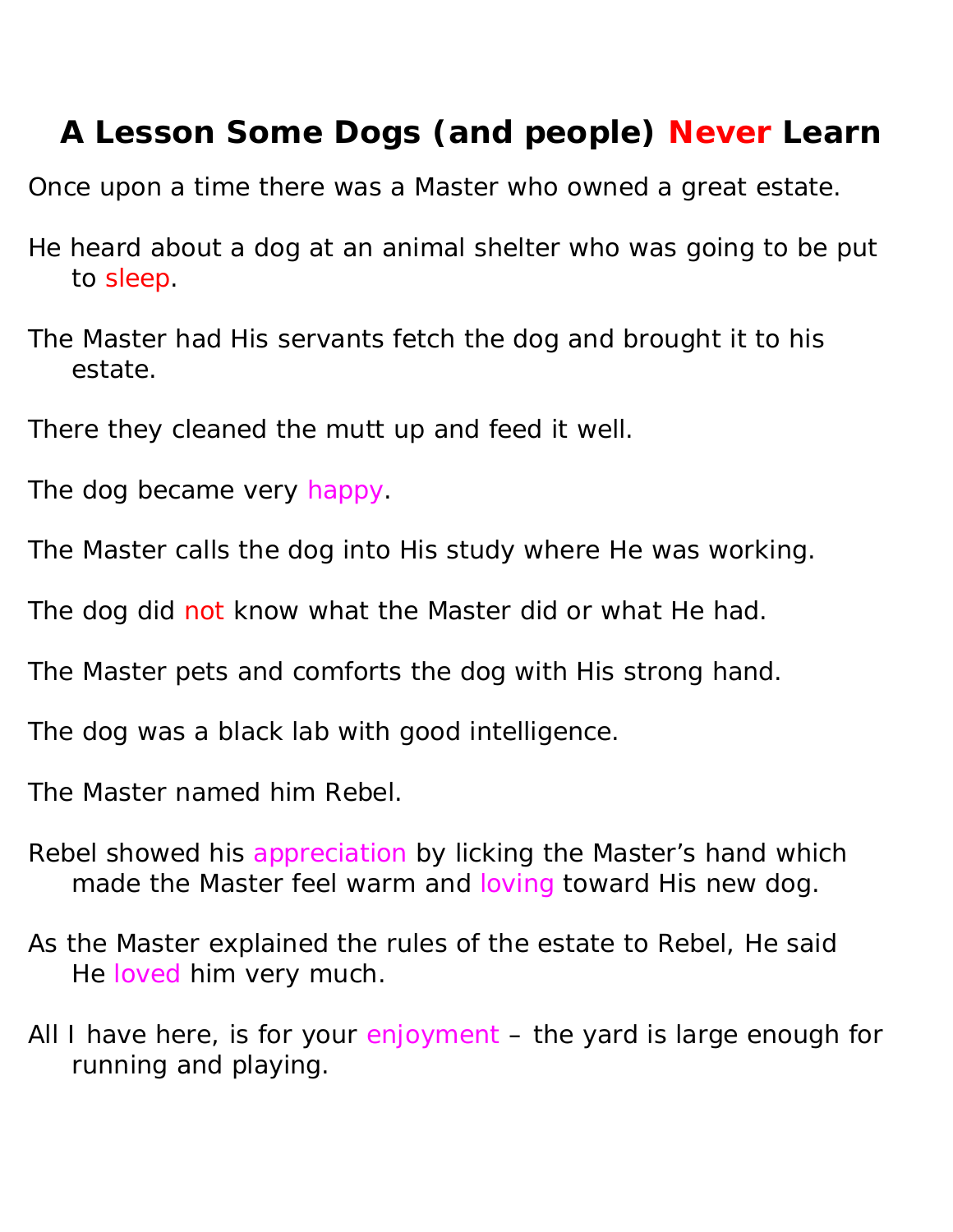You will always be fed well.

You can come and sit by My side anytime you want to.

I will protect and watch over you.

These words made Rebel very happy.

I do have a few rules, which you must obey the Master told Rebel.

I have other dogs here that have come to stay with me and you must learn to love them, like I love you.

You must not quarrel with them for there is plenty of food and yard for all of you.

When I bring in new dogs, you must welcome them and teach them what you know about living here.

There's work to do here – which you must do your fair share.

That's about it, the Master told Rebel.

I would love for you to spend as much time with Me as possible; oh, by the way, stay inside the fence – it is there for your protection.

On the other side, there are many dangers for dogs.

I don't want you to have any more hardships.

With that, Rebel ran out in the yard to play.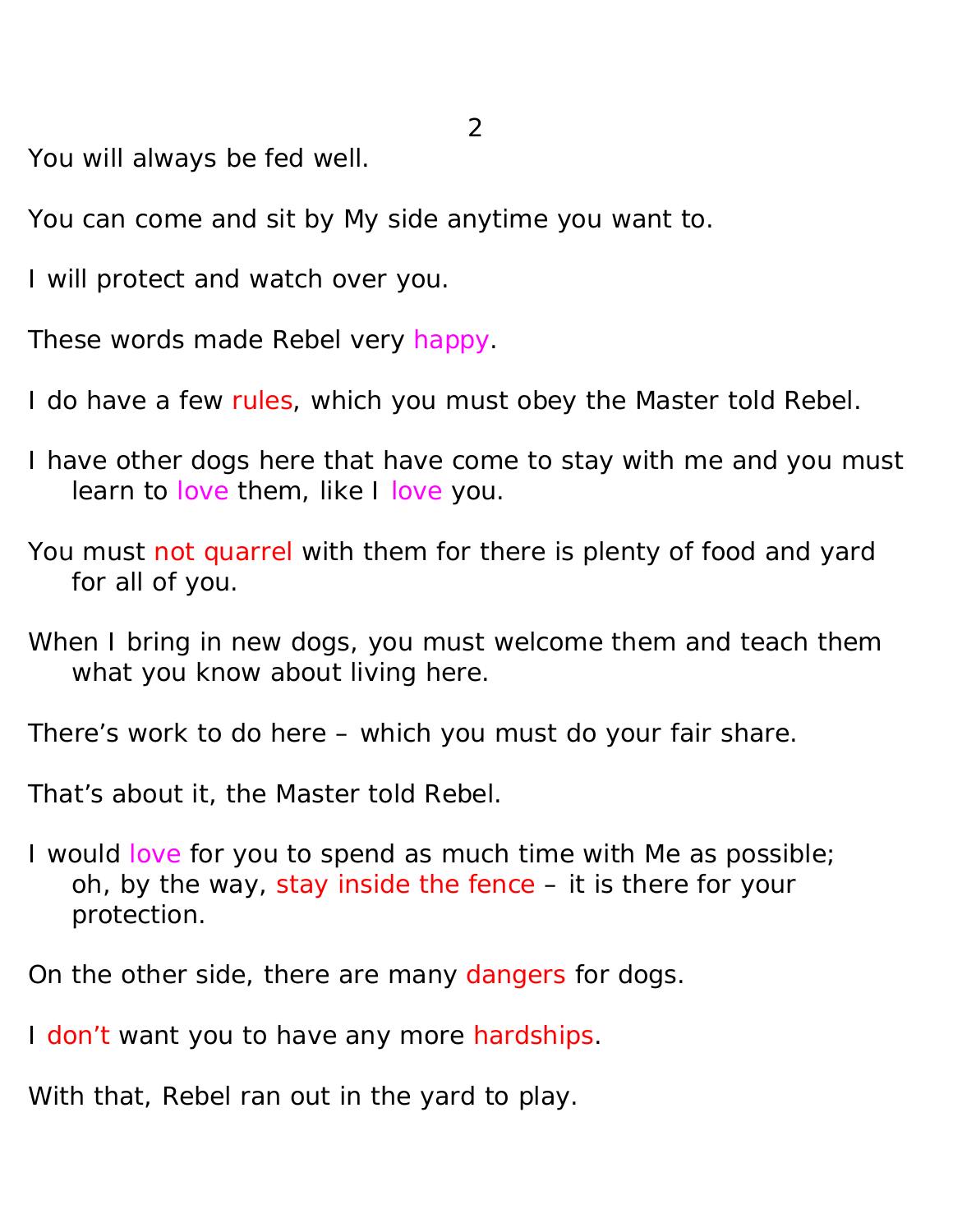He was so thankful for the new Master having mercy on him.

Rebel thought:

- You know, I have heard about this place and wondered if it was really true.
- I really didn't believe it existed.
- Over the next months, Rebel got to know the other dogs they were such a motley bunch.

He couldn't see any pattern in how the Master chose his dogs.

- They were different colors, different sizes, different pedigrees, males and females and they were from all walks of life.
- The only common thread was that the Master loved them all.
- Rebel learned from the more experienced dogs, as they taught him the ways of the Master.

He learned that some of the dogs no longer appreciated the Master.

- Some of them grumbled that the yard was not large enough, and that the food was always the same.
- The disgruntled dogs discussed that life outside the Master's yard was much more exciting.
- Each year some of these dogs would dig under the fence and run away.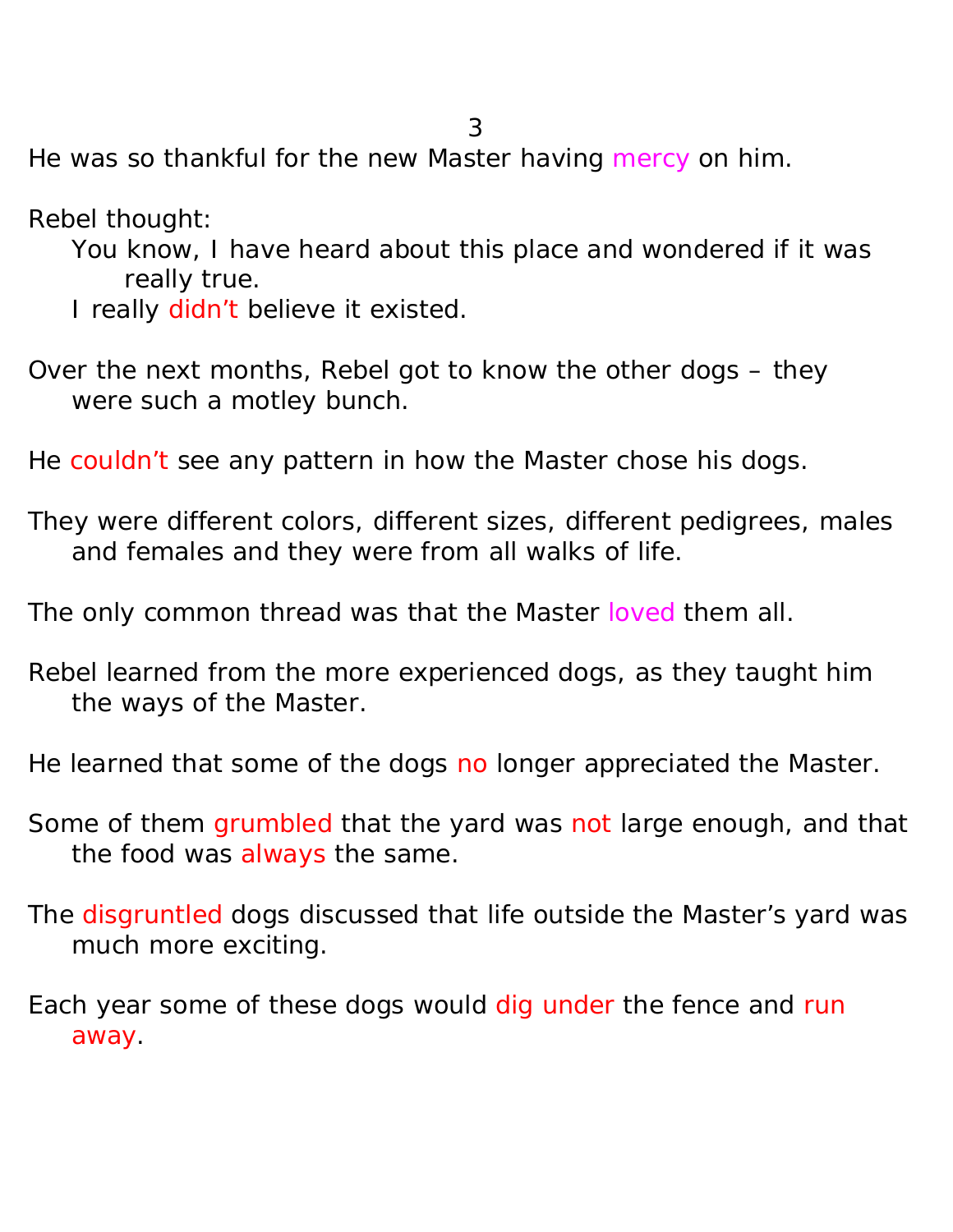- These runaways were rarely heard from again the general feeling among the dogs who stayed inside, was the runaways were better off.
- Nothing could have been farther from the truth; the outside life was cruel because most of the dogs ran in packs.
- It was dangerous to be outside on your own.
- The food was scarce, therefore most dogs fought over territory and its limited resources.
- The only way these runaways survived was by eating piles of food that mysteriously appeared.
- Unknowing to the forest dogs, the Master had his servants sneak food to the dogs in secrecy.
- The more Rebel talked to the malcontented dogs, the more he questioned the motives of the Master.
- The more he questioned, the less time he spent with the Master.
- However, when Rebel did go to the Master, he was so delighted to spend time with Him.
- He would always stop what he was doing to be with him.
- He was always asking how he was doing.
- Over time Rebel's mind fantasized about life outside of the fence.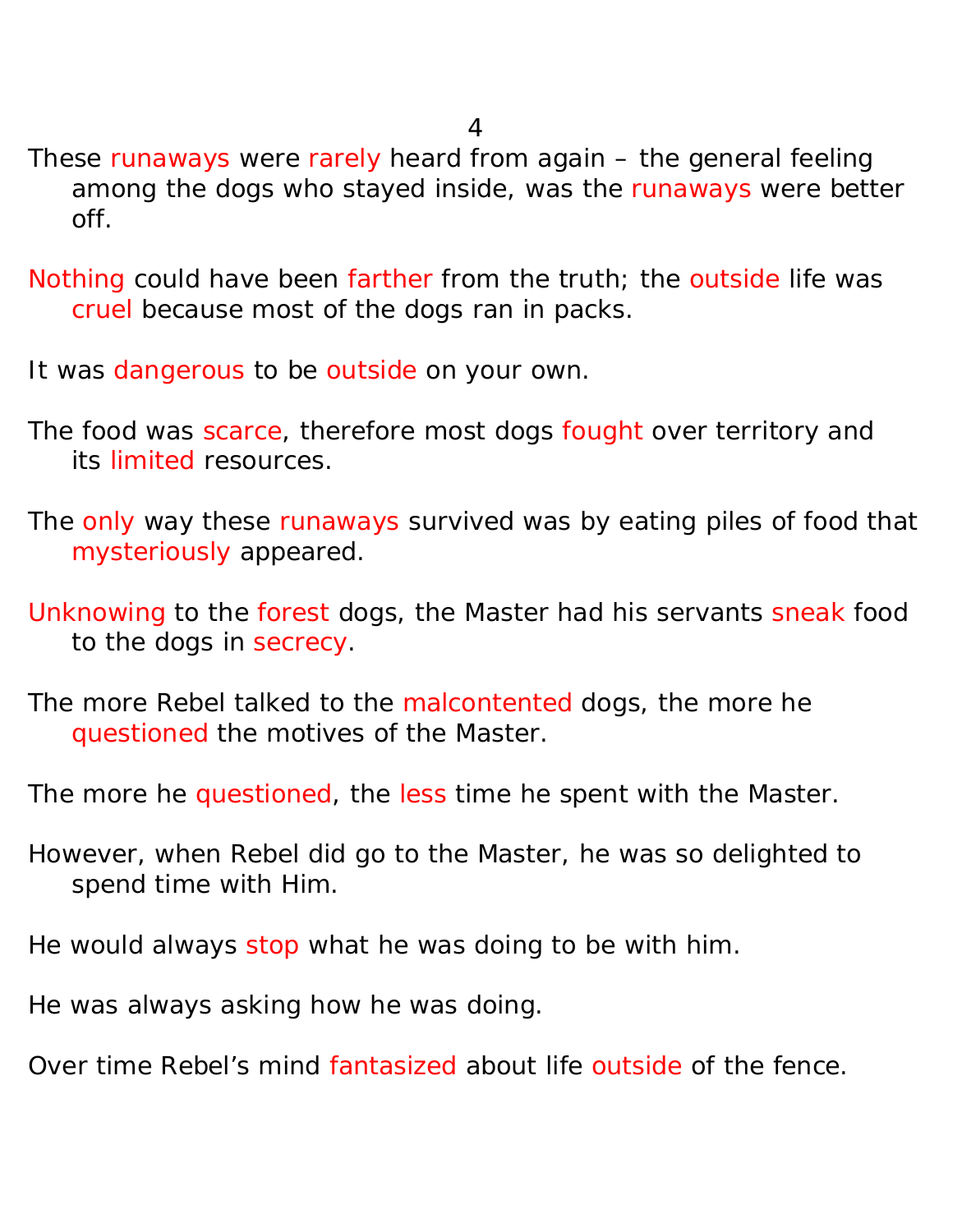5

- Curiosity gave way to desire, desire gave way to longing, longing gave way to lust.
- Shortly, Rebel's lust out weighted his desire for the Master.
- He heard about escape plans from some of the other dogs.
- After some thought, he joined the rebellion.
- That night Rebel ran under the fence to what he thought would be a glorious freedom from the Master's unbending rules.
- Once outside, the dogs experienced problems; they couldn't agree on a leader and the group fell apart quickly and each dog went its own way.
- Rebel found a place to sleep under the stars.
- He missed the Master's warm blanket.
- The next morning, Rebel was glad to be free; he did not have to obey the Master – he was now his own boss.
- Most of the forest was under the control of other runaway dogs.
- Rebel realized that he would have to join a pack of dogs if he wanted to become the dog he was dreaming of.
- He searched the packs for one he liked; some packs liked taking advantage of others, some were industrious and were building estates of their own.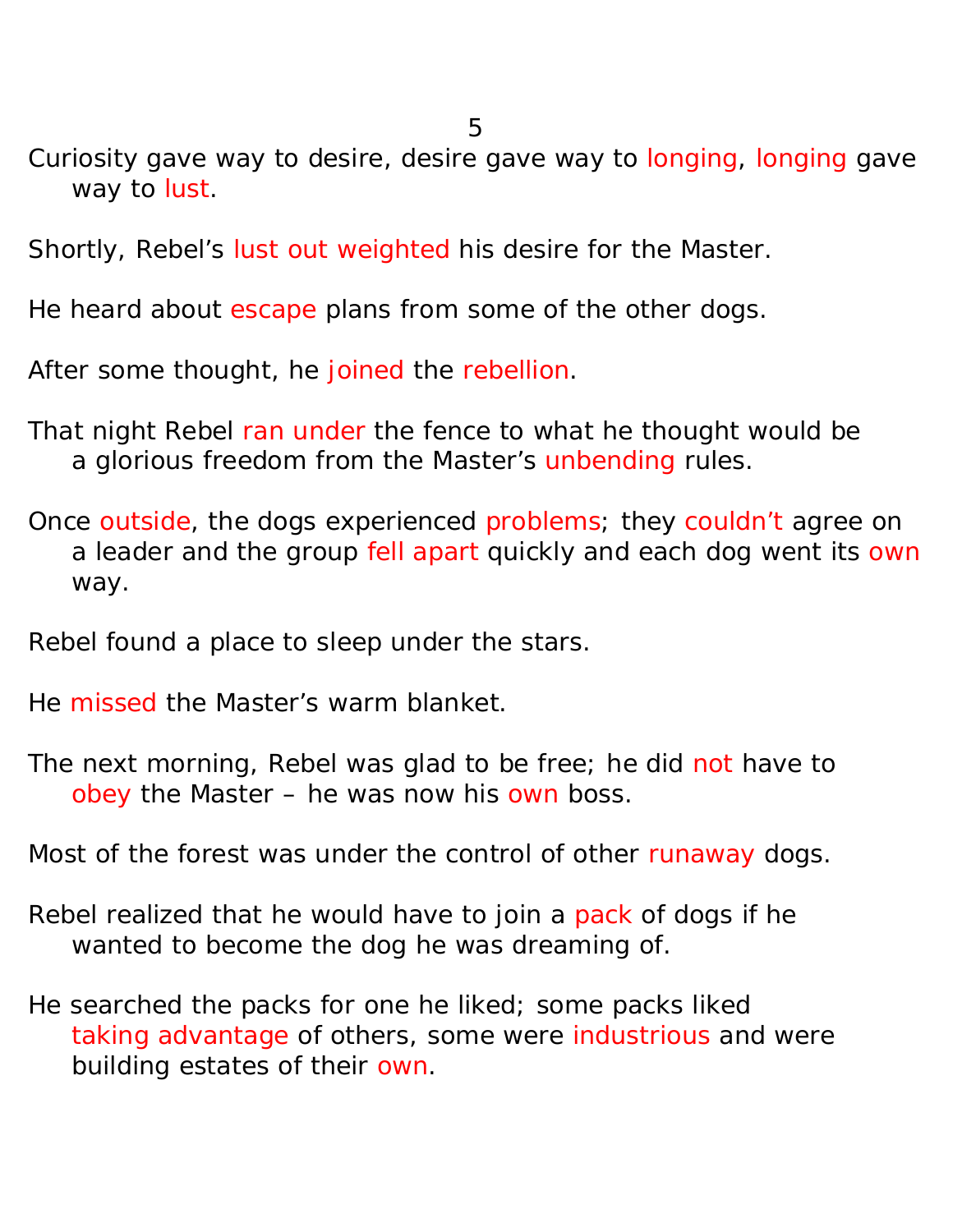Envy appeared to be in all of the packs.

Some pack leaders made its members lick their paws and praise them.

- Rebel noticed that in all of the packs; the evil packs, the envious packs, the religious packs, the longer the dogs had been in the forest, the more sickly they acted.
- No matter how much success the dogs had in the forest, they were searching for something that they had while in the Master's estate.
- At first, Rebel could not put his paw on what this was.
- Suddenly he remembered the happy feeling of love, peace and joy whenever he licked the Master's hand.
- He had found pleasure in giving tribute to the Master for his kindness.
- He remembered how much the Master's hand meant to him.
- Rebel began to lose weight, for he remembered the lonely days before the Master took him in.
- After Rebel was gone for a few days, the Master was broken hearted.
- Every day he would walk to the gate and call for Rebel, hoping that he would come home.

The Master sent His servants out looking for Rebel.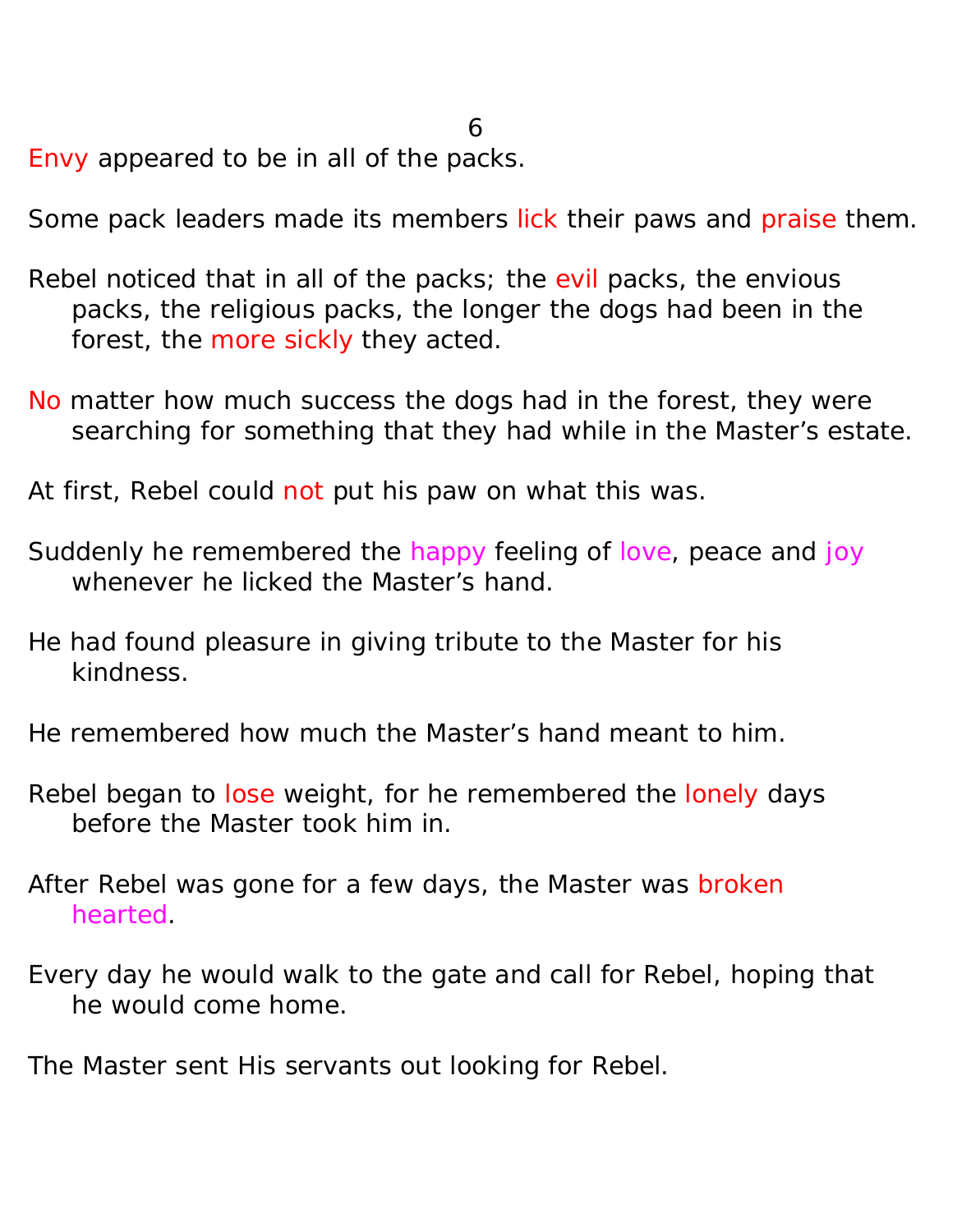They found him lying in a small cave, all alone.

All day they tried to get him to come home with them.

Although Rebel was lonely and hungry, he could not admit that he had made a mistake.

He still believed the lies the other dogs had said about the Master.

He thought the Master's rules were too strict.

The servants gave up and returned to the Master without Rebel.

The next day a great tug of war began within Rebel.

- On one paw, the forest was a great hub of activity where he could become a great dog.
- On the other paw, he saw how disillusioned the forest dogs were, although they did not know what was wrong with them.

The most reckless dogs acted like they had it all together.

Rebel saw what it took for a dog to be truly happy – they needed more than being saved by the Master.

They needed to become under the long-term care of the Master.

The forest was a deceitful place.

It made dogs think that they needed to be on their own to be happy.